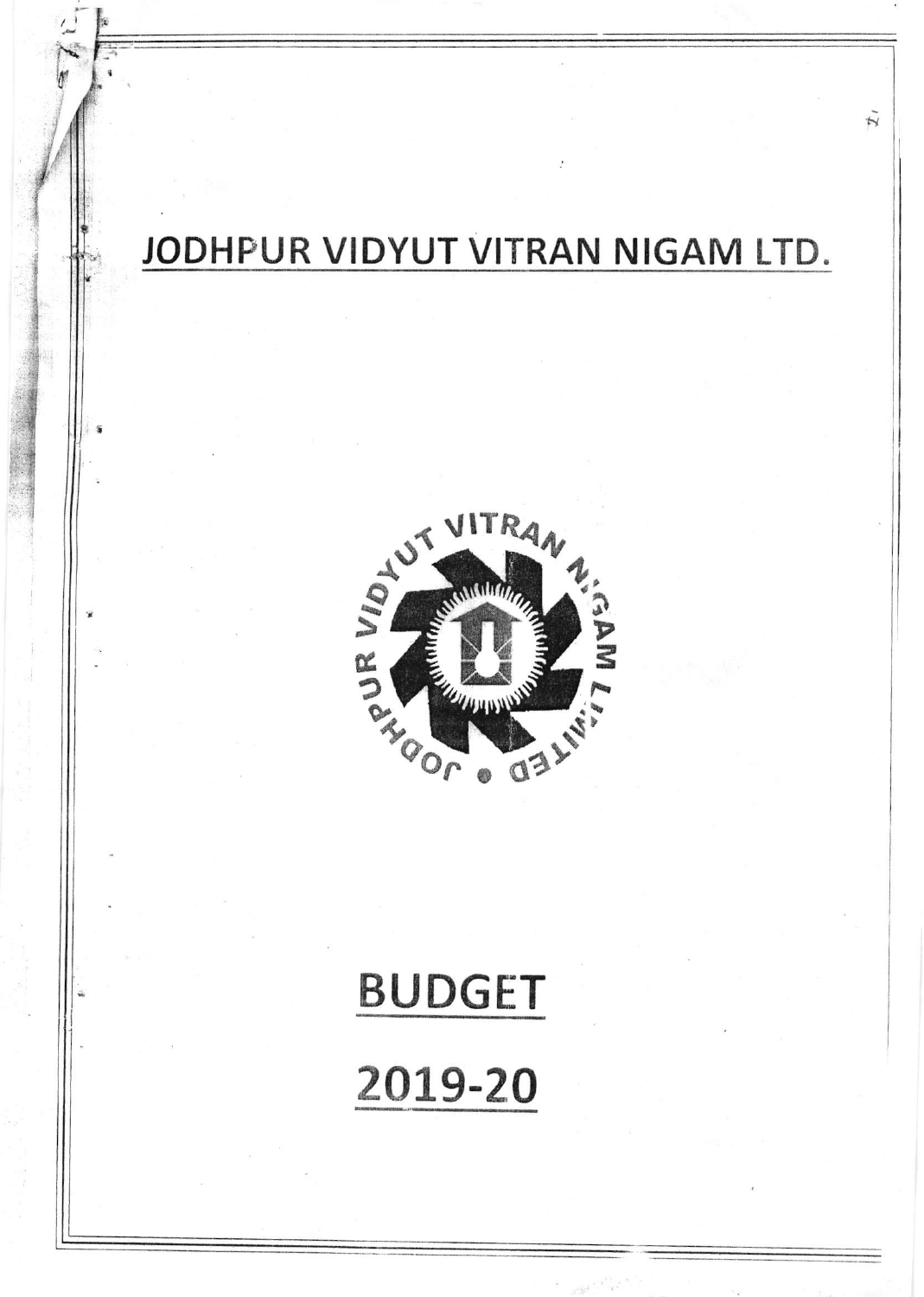## JODHPUR VIDYUT VITRAN NIGAM LIMITED

## BUDGET ESTIMATES FOR THE YEAR 2019-20 AND REVISED BUDGET ESTIMATES FOR THE YEAR 2018-19

I

I

t

t

## INTRODUCTION:

 $\left($ 1/B

r<br>C

Pursuant to Power Sector Reforms Act 1999, the R.S.E.B. was unbundled on July 19<sup>th</sup>, 2000 into five successors companies i.e. RRVPN, RVUN, JVVNL, AVVNL and JdVVNL. The JdVVNL, being one of the successor entity, was assigned the business of distribution of electrical energy, release of connections and up-keep & maintenance of 33 KV and below electrical network to cater the electrical need of the consumers of ten districts name'y; Jodhpur, Pali, Sirohi, Jalore, Barmer, Jaisalmer, Bikaner, Hanumangarh, Srigar ganagar and Churu.

1,1 After adoption of electricity Supply Act of 20 )3 by Rajasthan Power Sector companies w.e.f. 1.4.2004, the power purchase activity, which hitherto was being performed by RVPN, was transferred to respective distribution companies for which a common cell of Discoms na.nely Rajasthan Discom Power Procurement Cell (RDPPC) was created. Now, a new company namely Rajasthan Urja Vikas Nigam Ltd. has been created and all functions relating to power purchase are being performed by this company independently on behalf of Discoms in consultation with their CMD's/MD's.

1.2 This Annual Financial Statement (Budget Estim ates) of the Company is being placed before BOD depicting the estimated lncome and Expenditure on Revenue Account and Receipts and Payments on Capi:al Account for the year 2019-20 and also the Revised Estimates of the company for the year 2018-19.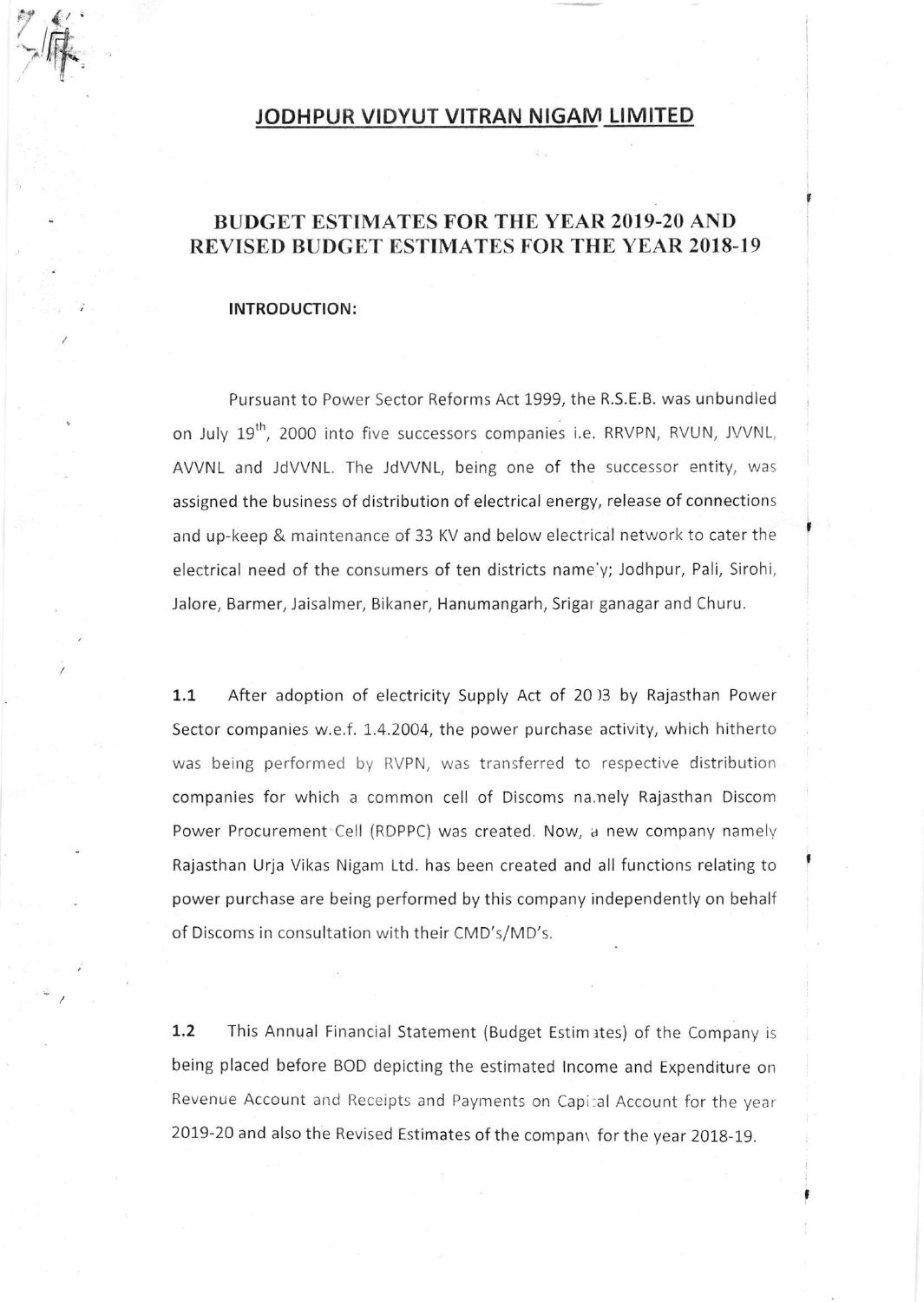Energy (In MU)  $\lambda$ 

|   |                                                                                     |                                       |                                           | Rs. (In Cr.)                          |
|---|-------------------------------------------------------------------------------------|---------------------------------------|-------------------------------------------|---------------------------------------|
|   | Particulars                                                                         | <b>Budget</b><br>Estimates<br>2018-19 | Revised<br>Budget<br>Estimates<br>2018-19 | <b>Budget</b><br>Estimates<br>2019-20 |
| Α | Energy                                                                              |                                       |                                           |                                       |
|   | i) Gross Energy availability                                                        | 26198.32                              | 27836.63                                  | 28063.39                              |
|   | Less: Sale of Energy<br>through exchange                                            | 0.00                                  | 774.27                                    | 407.37                                |
|   | Net Energy availability                                                             | 26198.32                              | 27062.35                                  | 27656.02                              |
|   | ii) Less: Transmission                                                              | 1152.73                               | 16 30.82                                  | 1728.50                               |
|   | Losses<br>$(% \mathbb{R}^2)$ (% losses)                                             | 4.40                                  | 6.25                                      | 6.25                                  |
|   | iii) Net Energy availability                                                        | 25045.59                              | 25371.53                                  | 25927.52                              |
|   | iv) Distribution losses                                                             | 3756.84                               | 5866.42                                   | 4666.95                               |
|   | $(% \mathcal{L}_{0})$ (% losses)                                                    | 15                                    | 23.12                                     | 18                                    |
|   | v) T & D Losses $\{(ii) + (iv)\}$                                                   | 4909.56                               | 7.57.24                                   | 6395.45                               |
|   | $(% \mathcal{L}_{0})$ (% losses)                                                    | 18.74                                 | 27.93                                     | 23.12                                 |
|   | vi) Energy Sales (iii)-(iv)                                                         | 21288.75                              | 19 105.11                                 | 21260.57                              |
|   | <b>Total Energy Sold</b>                                                            | 21288.75                              | 19505.11                                  | 21260.57                              |
| B | Income<br>1. Gross Revenue from sale<br>of power at existing tariff.                | 13602.85                              | 13100.13                                  | 14691.05                              |
|   | Total                                                                               | 13602.85                              | 13100.13                                  | 14691.05                              |
|   | 2. Miscellaneous<br>Revenue<br>including sale through IEX                           | 312.58                                | 620.98                                    | 349.86                                |
|   | Total Income (B)                                                                    | 13915.43                              | 13721.11                                  | 15040.91                              |
| C | Expenditure                                                                         |                                       |                                           |                                       |
|   | 1. Cost of Power Purchased                                                          | 11605.85                              | 12481.57                                  | $11207.04*$                           |
|   | 2. Repairs & Maintenance                                                            | 161.13                                | 163.54                                    | 181.00                                |
|   | 3. Establishment cost                                                               | 831.39                                | 761.31                                    | 875.00                                |
|   | Add:-Provision for Gratuity &<br>Pension (Terminal Benefit-<br>actuarial liability) | 400.00                                | 472.72                                    | 510.00                                |
|   | Less: Expenses Capitalized                                                          | 159.69                                | 135.02                                    | 151.12                                |